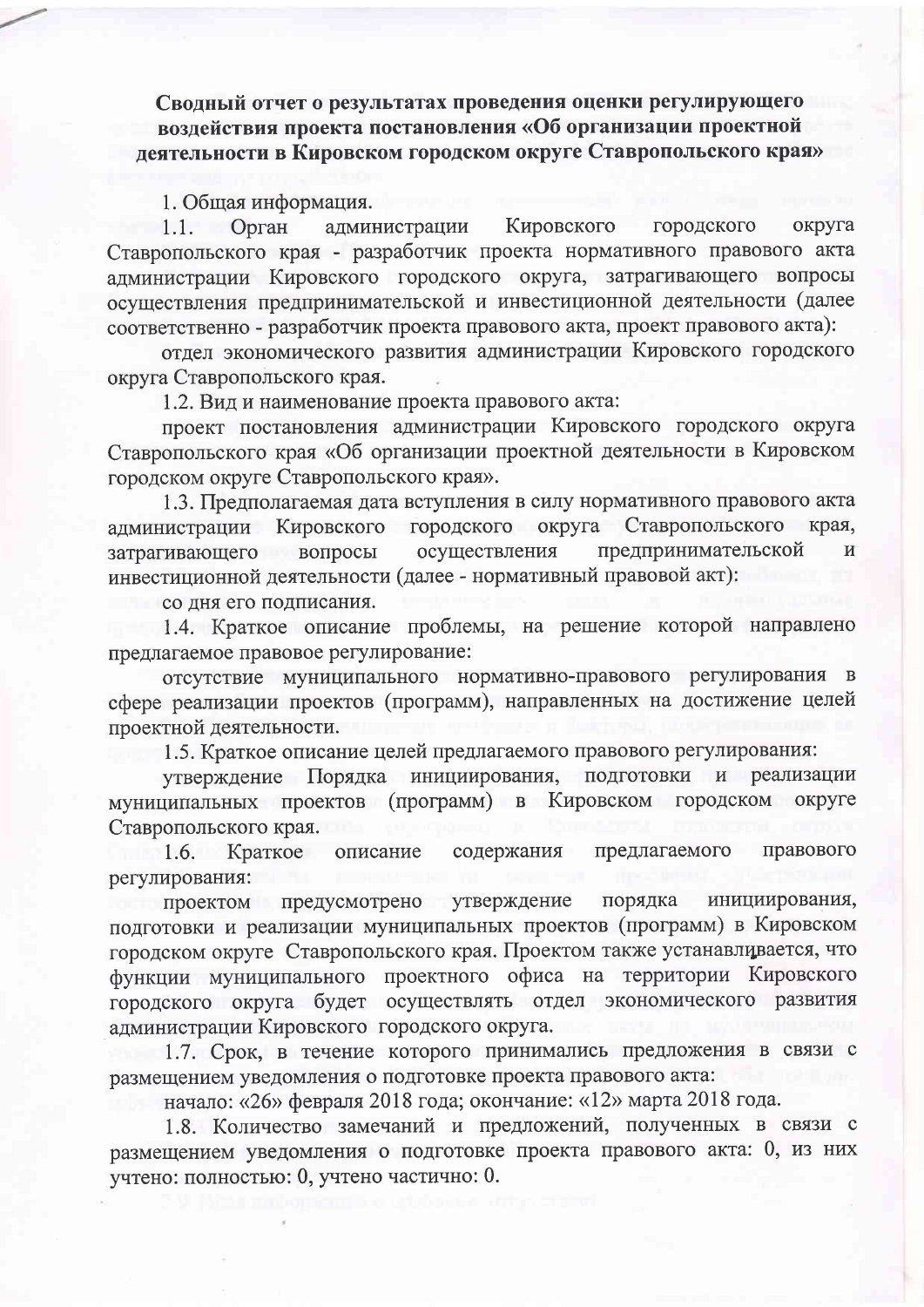1.9. Полный электронный адрес размещения сводки поступивших, предложений в связи с размещением уведомления о подготовке проекта http://kir-portal.ru/otsenka/index.php, «Оценка раздел акта: правового регулирующего воздействия».

разработчика проекта информация исполнителя Контактная  $1.10.$ правового акта:

Ф.И.О.: Можарова Полина Федоровна

Должность: начальник отдела экономического развития администрации Кировского городского округа Ставропольского края

Тел: (87938) 5-14-97, 5-14-56; электронная почта: ekon\_akmr@mail.ru.

2. Описание проблемы, на решение которой направлено предлагаемое правовое регулирование.

2.1. Формулировка проблемы:

отсутствие на муниципальном уровне Порядка, устанавливающего правила организации проектной деятельности в Кировском городском округе Ставропольского края.

2.2. Информация о возникновении, выявлении проблемы и мерах, принятых ранее для ее решения, достигнутых результатах и затраченных ресурсах: отсутствует.

2.3. Социальные группы, заинтересованные в устранении проблемы, их индивидуальные юридические лица  $\overline{\mathbf{M}}$ оценка: количественная предприниматели, являющиеся инициаторами реализации проектов (программ); неограниченно.

2.4. Характеристика негативных эффектов, возникающих в связи с наличием проблемы, их количественная оценка: отсутствует.

2.5. Причины возникновения проблемы и факторы, поддерживающие ее существование:

отсутствие на муниципальном уровне нормативного правового акта, реализации инициирования,  $\overline{\mathbf{M}}$ устанавливающего порядок подготовки муниципальных проектов (программ) в Кировском городском округе Ставропольского края.

проблемы участниками решения невозможности 2.6. Причины соответствующих отношений самостоятельно:

невозможность самостоятельного урегулирования вопросов, связанных с инициированием, подготовкой, реализацией и завершением муниципальных приоритетных проектов.

2.7. Опыт решения аналогичных проблем в других субъектах Российской Федерации: аналогичные нормативные правовые акты на муниципальном уровне приняты в Апанасенковском районе, Красногвардейском районе Ставропольского края, а также Краснодарском крае, Воронежской области и др. субъектах.

2.8. Источники данных:

- информационно-правовая система «Гарант»;

- интернет-ресурсы.

2.9. Иная информация о проблеме: отсутствует.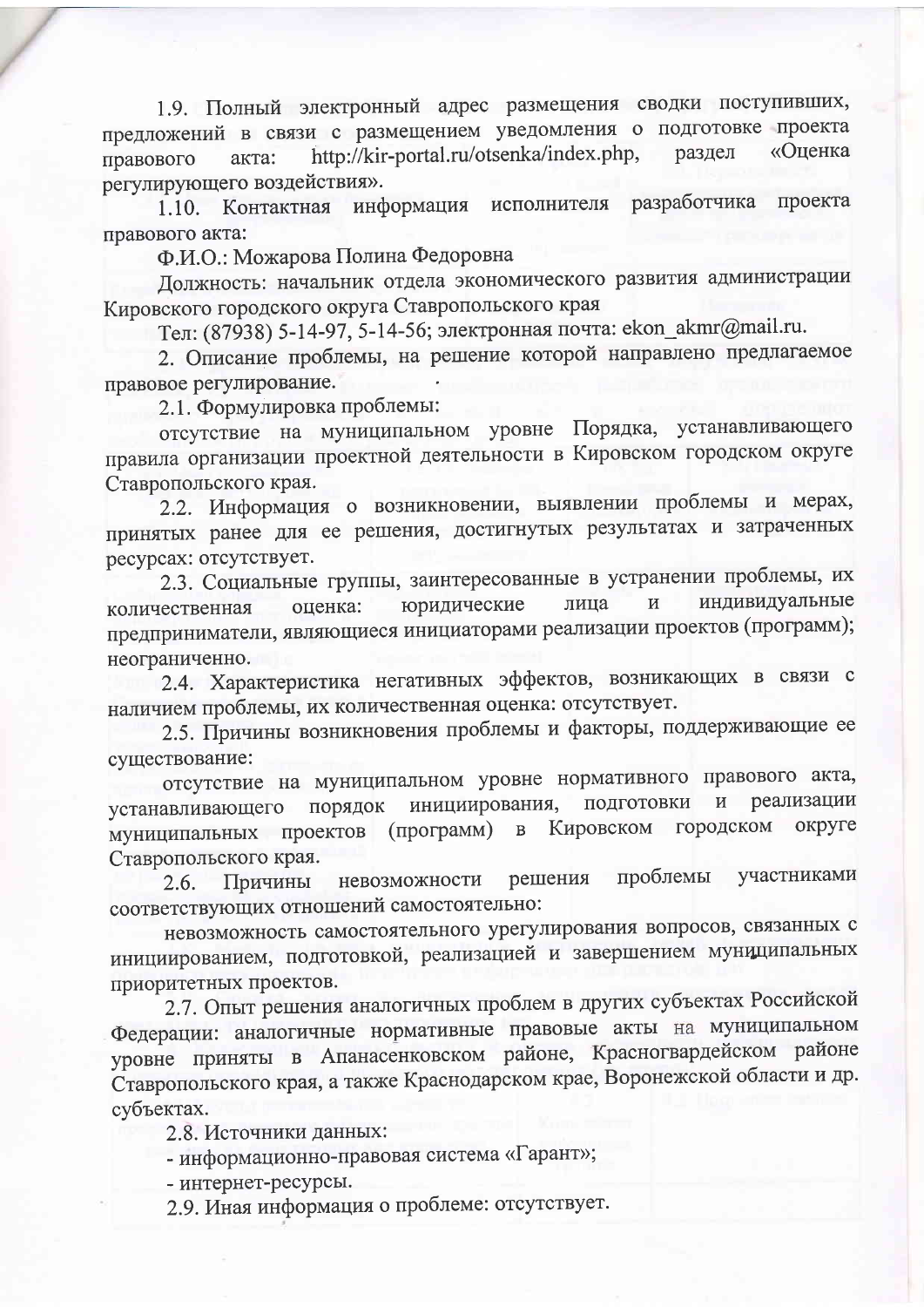3. Определение целей предлагаемого правового регулирования и индикаторов для оценки их достижения

| 3.1. Цели предлагаемого правового<br>регулирования                                                     | 3.2. Сроки<br>достижения целей<br>предлагаемого<br>правового<br>регулирования | 3.3. Периодичность<br>мониторинга достижения<br>целей предлагаемого<br>правового регулирования |
|--------------------------------------------------------------------------------------------------------|-------------------------------------------------------------------------------|------------------------------------------------------------------------------------------------|
| Разработка муниципального нормативного<br>правового акта в соответствии с краевым<br>законодательством | март - апрель<br>2018 г.                                                      | Постоянно                                                                                      |

3.4. Действующие нормативные правовые акты, поручения, другие решения, из которых вытекает необходимость разработки предлагаемого определяют области, которые в данной правового регулирования необходимость постановки указанных целей:

| 3.4. Цели предлагаемого<br>правового регулирования                                                                                                                                                                                                                                                                                                                                                                                               | 3.5. Индикаторы<br>достижения целей<br>предлагаемого<br>правового<br>регулирования | 3.6. Ед.<br>измерения<br>индикаторов | 3.7. Целевые<br>значения<br>индикаторов по<br>годам |
|--------------------------------------------------------------------------------------------------------------------------------------------------------------------------------------------------------------------------------------------------------------------------------------------------------------------------------------------------------------------------------------------------------------------------------------------------|------------------------------------------------------------------------------------|--------------------------------------|-----------------------------------------------------|
| Соблюдение порядка<br>инициирования, подготовки и<br>реализации муниципальных<br>проектов (программ) в<br>Кировском городском округе<br>Ставропольского края в целях в<br>целях повышения<br>эффективности и<br>результативности деятельности<br>администрации Кировского<br>городского округа<br>Ставропольского края и<br>подведомственных учреждений<br>по реализации проектов,<br>направленных на достижение<br>целей проектной деятельности | эффективная<br>реализация<br>муниципальных<br>проектов (программ)                  | единиц                               | отсутствует                                         |

3.8. Методы расчета индикаторов достижения целей предлагаемого правового регулирования, источники информации для расчетов: нет.

3.9. Оценка затрат на проведение мониторинга достижения целей предлагаемого правового регулирования: нет.

4. Качественная характеристика и оценка численности потенциальных адресатов предлагаемого правового регулирования (их групп):

| 4.1. Группы потенциальных адресатов<br>предлагаемого правового регулирования (краткое)<br>описание их качественных характеристик) | 4.2.<br>Количество<br>участников<br>группы | 4.3. Источники данных |
|-----------------------------------------------------------------------------------------------------------------------------------|--------------------------------------------|-----------------------|
|                                                                                                                                   |                                            |                       |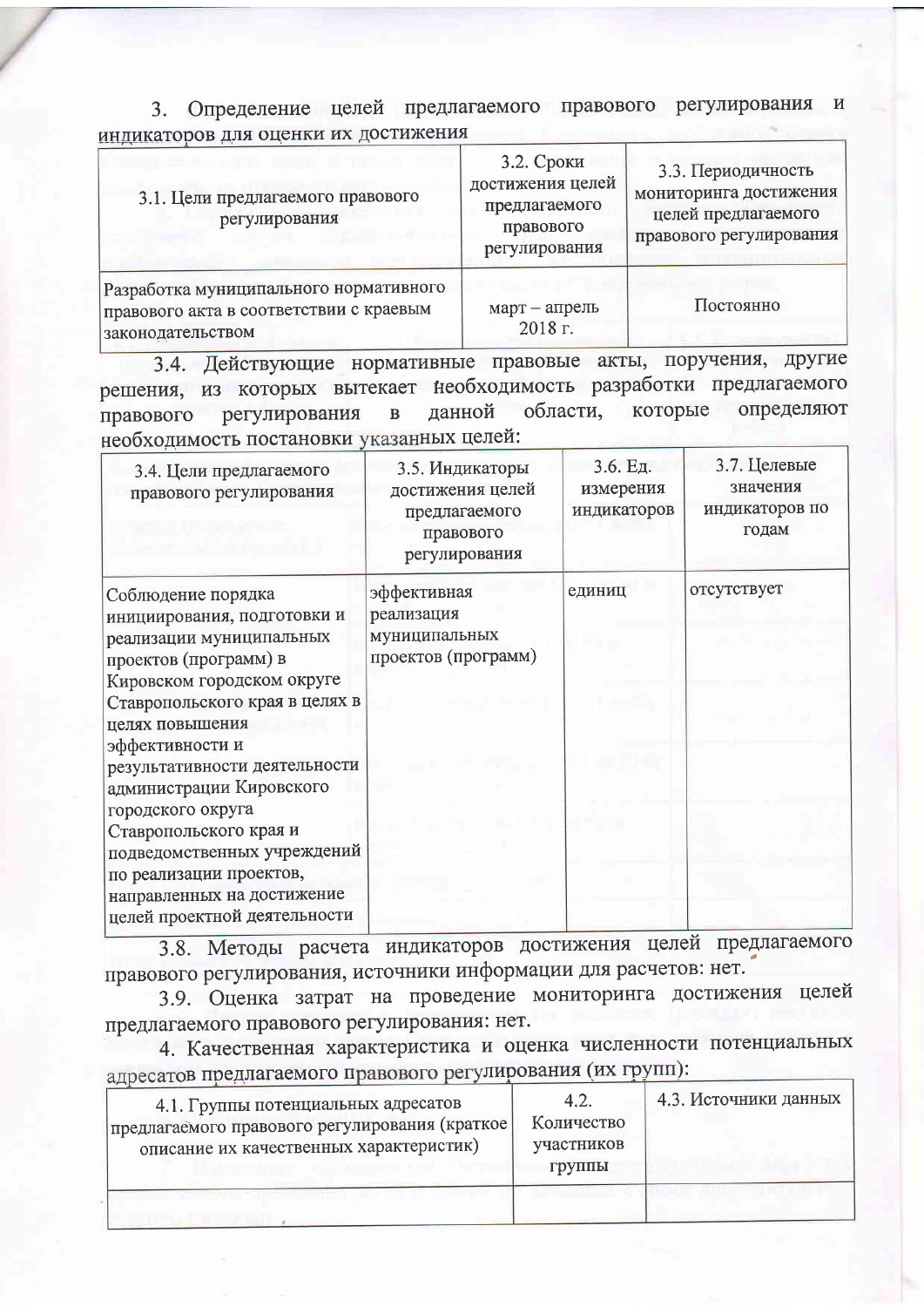5. Изменение функций (полномочий, обязанностей, прав) отраслевых (функциональных) органов администрации Кировского городского округа Ставропольского края, а также порядка их реализации в связи с введением предлагаемого правового регулирования: нет.

6. Оценка дополнительных расходов (доходов) бюджета Кировского городского округа Ставропольского края, связанных введением  $\mathbf{C}$ предлагаемого правового регулирования: не повлечет дополнительных расходов бюджета Кировского городского округа Ставропольского края.

| 6.1. Наименование функции<br>(полномочия, обязанности<br>или права) (в соответствии с<br>пунктом 5.1) | 6.2. Виды расходов (возможных<br>поступлений) бюджета Кировского<br>городского округа Ставропольского<br>края | 6.3. Количественная<br>оценка расходов и<br><b>ВОЗМОЖНЫХ</b><br>поступлений, млн.<br>рублей |
|-------------------------------------------------------------------------------------------------------|---------------------------------------------------------------------------------------------------------------|---------------------------------------------------------------------------------------------|
| городского округа Ставропольского края (от 1 до К):                                                   | Наименование отраслевого (функционального) органа администрации Кировского                                    |                                                                                             |
| Функция (полномочие,<br>обязанность или право) 1.1                                                    | Единовременные расходы (от 1 до N)<br>$\mathbf{B}$ $\Gamma$ .:                                                |                                                                                             |
| la tanàna ao                                                                                          | Периодические расходы (от 1 до N) за<br>период ГГ.:                                                           |                                                                                             |
|                                                                                                       | Возможные доходы (от 1 до N) за<br>период гг.:                                                                |                                                                                             |
| Функция (полномочие,<br>обязанность или право) 1.N                                                    | Единовременные расходы (от 1 до N)<br>$B \underline{\hspace{1cm}} \Gamma$ .:                                  |                                                                                             |
|                                                                                                       | Периодические расходы (от 1 до N) за<br>период гг.:                                                           |                                                                                             |
|                                                                                                       | Возможные доходы (от 1 до N) за<br>период гг.:                                                                |                                                                                             |
| Итого единовременные расходы за период ГГ.:                                                           |                                                                                                               |                                                                                             |
| Итого периодические расходы за период приста:                                                         |                                                                                                               |                                                                                             |
| Итого возможные доходы за период тг.:                                                                 |                                                                                                               |                                                                                             |

6.4. Другие сведения о дополнительных расходах (доходах) бюджета Кировского городского округа Ставропольского края, возникающих в связи с введением предлагаемого правового регулирования: нет.

6.5. Источники данных: нет.

7. Изменение обязанностей (ограничений) потенциальных адресатов предлагаемого правового регулирования и связанные с ними дополнительные расходы (доходы)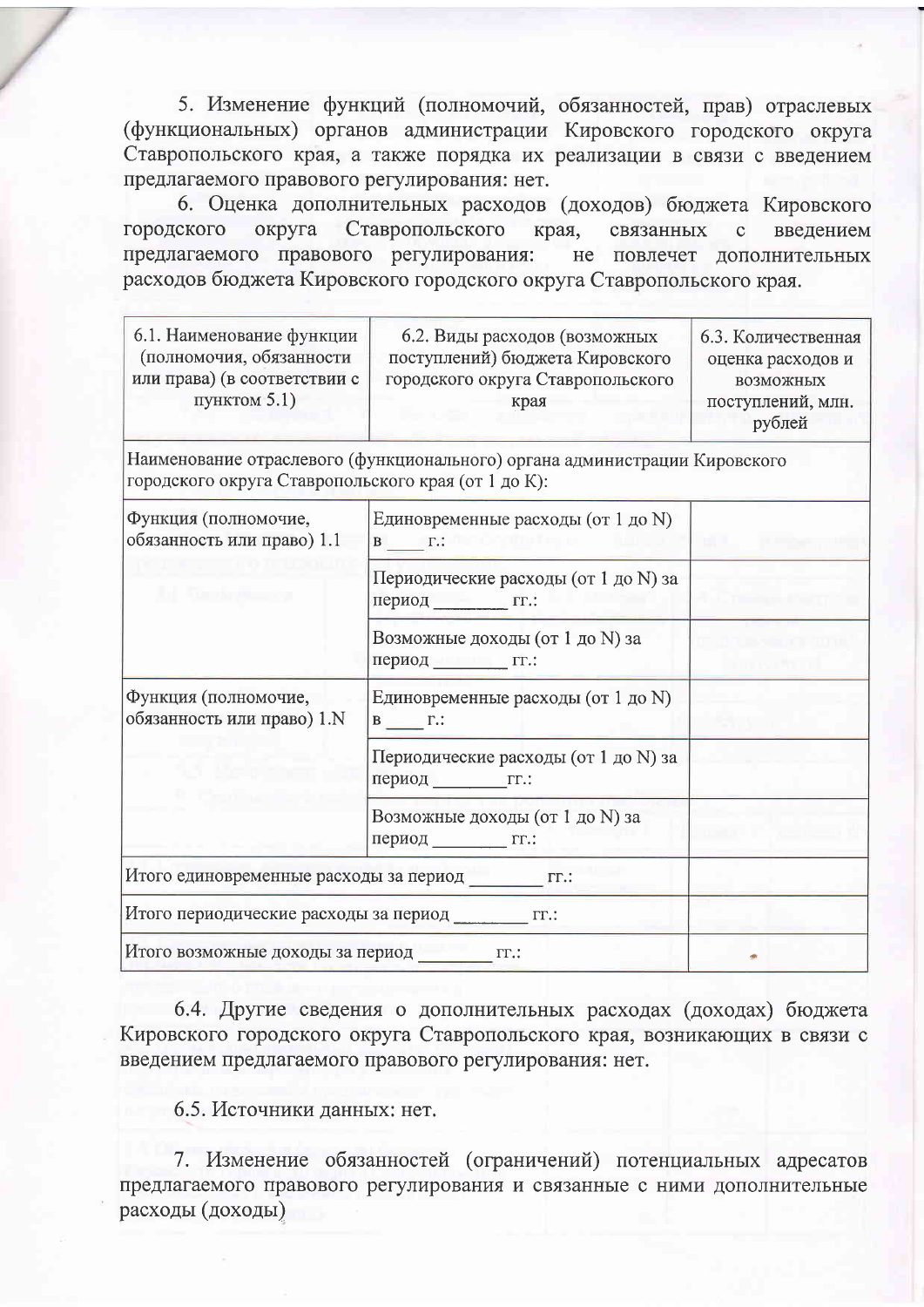| $7.1.$ Группы<br>потенциальных<br>адресатов<br>предлагаемого<br>правового<br>регулирования (в<br>соответствии с<br>пунктом 4.1) | 7.2. Новые обязанности и<br>ограничения, изменения<br>существующих обязанностей и<br>ограничений, вводимые<br>предлагаемым правовым<br>регулированием (с указанием<br>соответствующих положений<br>проекта правового акта) | 7.3. Описание<br>расходов и<br><b>ВОЗМОЖНЫХ</b><br>доходов,<br>связанных с<br>введением<br>предлагаемого<br>правового<br>регулирования | 7.4.<br>Количественн<br>ая оценка,<br>млн. рублей |
|---------------------------------------------------------------------------------------------------------------------------------|----------------------------------------------------------------------------------------------------------------------------------------------------------------------------------------------------------------------------|----------------------------------------------------------------------------------------------------------------------------------------|---------------------------------------------------|
|                                                                                                                                 | не вводятся                                                                                                                                                                                                                |                                                                                                                                        |                                                   |
|                                                                                                                                 |                                                                                                                                                                                                                            |                                                                                                                                        |                                                   |

Издержки и выгоды адресатов предлагаемого  $7.5.$ правового регулирования, не поддающиеся количественной оценке:

нет.

7.6. Источники данных:

Het.

Оценка неблагоприятных последствий применения рисков 8. предлагаемого правового регулирования

| 8.1. Виды рисков                   | 8.2. Оценка<br>вероятности<br>наступления<br>неблагоприятных<br>последствий | 8.3. Методы<br>контроля рисков | 8.4. Степень контроля<br>рисков<br>(полный/частичный/<br>отсутствует) |
|------------------------------------|-----------------------------------------------------------------------------|--------------------------------|-----------------------------------------------------------------------|
| (полный/частичный/<br>отсутствует) |                                                                             |                                | отсутствуют                                                           |

8.5. Источники данных: нет.

9. Сравнение возможных вариантов решения проблемы

|                                                                                                                                                                           | Вариант 1               | Вариант 2 | Вариант N |
|---------------------------------------------------------------------------------------------------------------------------------------------------------------------------|-------------------------|-----------|-----------|
| 9.1. Содержание варианта решения проблемы                                                                                                                                 | Варианты<br>отсутствуют |           |           |
| 9.2. Качественная характеристика и оценка<br>динамики численности потенциальных адресатов<br>предлагаемого правового регулирования в<br>среднесрочном периоде (1 - 3 лет) |                         |           |           |
| 9.3. Оценка дополнительных расходов (доходов)<br>потенциальных адресатов регулирования,<br>связанных с введением предлагаемого правового<br>регулирования                 |                         |           |           |
| 9.4. Оценка расходов (доходов) бюджета<br>Кировского городского округа Ставропольского<br>края, связанных с введением предлагаемого<br>правового регулирования            |                         |           |           |